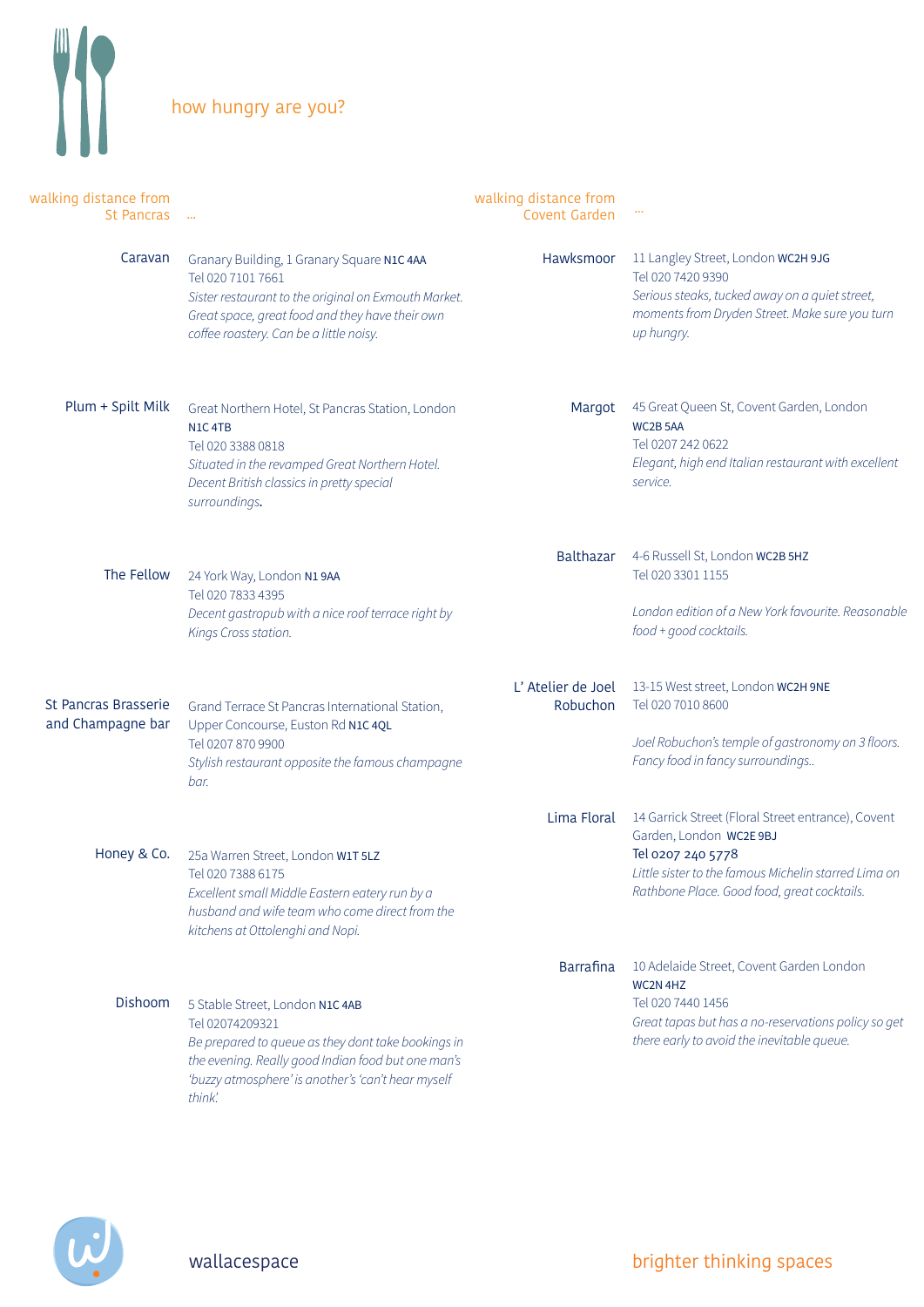

## would you like some more?

| walking distance from<br>Clerkenwell Green |                                                                                                                                                                                                                                                         | walking distance from<br>Spitalfields |                                                                                                                                                                                          |
|--------------------------------------------|---------------------------------------------------------------------------------------------------------------------------------------------------------------------------------------------------------------------------------------------------------|---------------------------------------|------------------------------------------------------------------------------------------------------------------------------------------------------------------------------------------|
| Moro/Morito                                | 34-36 Exmouth Market, London EC1R 4QE<br>Tel 020 7833 833<br>Moro is famous for it's award winning Moorish<br>cuisine - Morito is it's more reasonably priced sister<br>restaurant serving tapas next door.                                             | Canto Corvino                         | 21 Artillery Lane, Spitalfields, London E1 7HA<br>Tel 020 7655 0390<br>Good Italian food, great service and it's right next<br>door!                                                     |
| <b>Quality Chophouse</b>                   | 92-94 Farringdon Rd London EC1R 3EA<br>Tel 020 7278 1452<br>Serious chops. Giles Coren's review went like this<br>'Hear me now: do not make the mistake of dying<br>before you have eaten here'. Say no more.                                           |                                       | Hawksmoor Spitalfields 157A Commercial St, London E1 6BJ<br>Tel 020 7426 4850<br>Upmarket steak restaurant. Good quality steaks<br>and we are rather partial to their sticky toffee pud. |
|                                            |                                                                                                                                                                                                                                                         | Ottolenghi                            | 50 Artillery Lane, Spitalfields, London E1 6LJ<br>Tel 020 7247 1999<br>Excellent North African and Middle Eastern food.                                                                  |
| St John                                    | 26 St John Street, London EC1M 4 AY<br>Tel 020 3301 8069<br>Nose to tail British Eating at it's best for the more<br>adventurous foodie. Squirrel, calf's brain, bone                                                                                   |                                       | This is one of our favourite eating spots in the area.<br>Service isn't fast though, so avoid if you're in a hurry.                                                                      |
|                                            | marrow and tripe all feature.                                                                                                                                                                                                                           | St. John Bread + Wine                 | 94-96 Commercial St, London E1 6LZ<br>Tel 020 7251 0848<br>Sister restaurant to St John in Clerkenwell,<br>they also have a great bakery.                                                |
| Smiths of Smithfield                       | 67-77 Charterhouse St, London EC1M 6HJ<br>Tel 020 7251 7950<br>The atmosphere can be a bit 'city boisterous' but<br>the food is good and with 4 different floors to<br>choose from should offer something for everyone.<br>Excellent rooftop views too. |                                       | BiBo Shoreditch 45 Curtain Rd, London EC2A 3PT<br>Tel: 020 3988 4455<br>A lively, urban space, perfect for casual lunches<br>and spirited dinners.                                       |
| Luca                                       | 88 St John St, London EC1M 4EH<br>Tel: 020 3859 3000<br>Warm, vintage, brick-lined restaurant featuring an<br>elevated Italian menu & fireside terrace seating.                                                                                         |                                       |                                                                                                                                                                                          |
| <b>Sessions Arts</b><br>Club               | 4 Clerkenwell Green, Old Sessions House, London<br>EC1R ONA<br>Tel: 020 3793 4025<br>An urban sanctuary that sits in the old judges'<br>dining room at Sessions House, a grand Grade II*<br>listed building in Clerkenwell. Book in advance.            |                                       |                                                                                                                                                                                          |
|                                            |                                                                                                                                                                                                                                                         |                                       |                                                                                                                                                                                          |